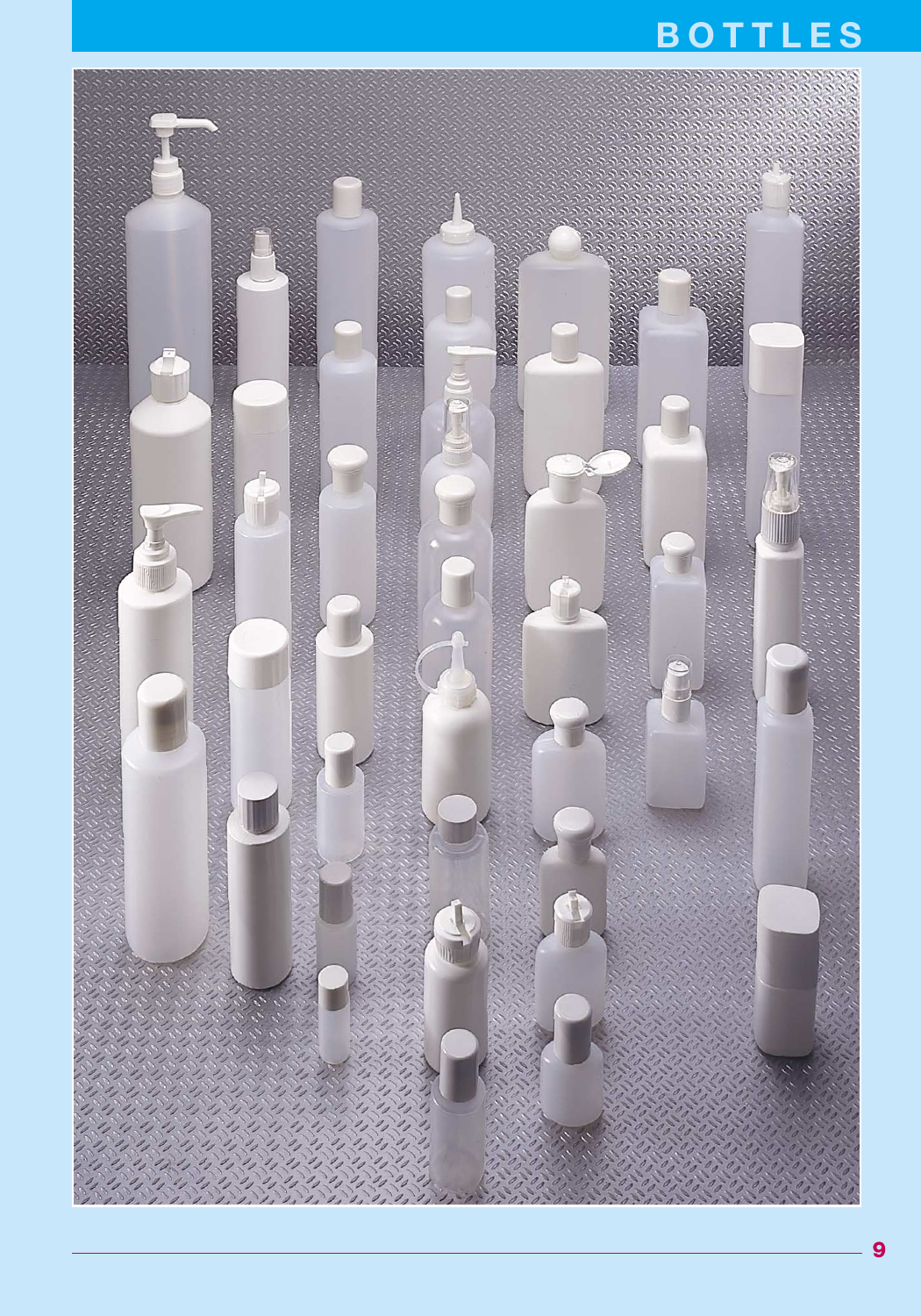## **PLAIN R OUND**

- Traditional bottles with round shoulders
- Suitable for sprays, pumps and nozzles, as well as caps
- Other standard colours are available to special order, subject to a minimum quantity of 10,000

#### **Low Density Polythene, Natural**

| Code    | <b>Capacity</b><br>ml | <b>Height</b><br>mm | <b>Diameter</b><br>mm | <b>Print/Label Area</b><br>Height x Width mm | <b>Neck Finish</b> |  |
|---------|-----------------------|---------------------|-----------------------|----------------------------------------------|--------------------|--|
| P001/01 | 60                    | 86                  | 38                    | $57 \times 48$                               | $22$ mm R6         |  |
| P001/02 | 125                   | 102                 | 48                    | $67 \times 65$                               | $22$ mm $R6$       |  |
| P001/03 | 175                   | 117                 | 52                    | 75 x 71                                      | $22$ mm R6         |  |
| P001/04 | 250                   | 130                 | 59                    | $88 \times 81$                               | $22$ mm R6         |  |
| P001/05 | 315                   | 125                 | 65                    | $80 \times 90$                               | $22$ mm $R6$       |  |
| P001/06 | 360                   | 140                 | 65                    | $100 \times 90$                              | $22$ mm R6         |  |

### **Low Density Polythene, White**

| Code    | <b>Capacity</b><br>ml | <b>Height</b><br>mm | <b>Diameter</b><br>mm | <b>Print/Label Area</b><br><b>Height x Width mm</b> | <b>Neck Finish</b> |
|---------|-----------------------|---------------------|-----------------------|-----------------------------------------------------|--------------------|
| P001/11 | 60                    | 86                  | 38                    | $57 \times 48$                                      | $22$ mm R6         |
| P001/12 | 125                   | 102                 | 48                    | $67 \times 65$                                      | $22$ mm R6         |
| P001/13 | 175                   | 117                 | 52                    | 75 x 71                                             | $22$ mm R6         |
| P001/14 | 250                   | 130                 | 59                    | $88 \times 81$                                      | $22$ mm R6         |
| P001/15 | 315                   | 125                 | 65                    | 80 x 90                                             | $22$ mm R6         |
| P001/16 | 360                   | 140                 | 65                    | $100 \times 90$                                     | $22$ mm R6         |

### **High Density Polythene, Natural**

| Code    | <b>Capacity</b><br>ml | <b>Height</b><br>mm | <b>Diameter</b><br>mm | <b>Print/Label Area</b><br>Height x Width mm | <b>Neck Finish</b> |
|---------|-----------------------|---------------------|-----------------------|----------------------------------------------|--------------------|
| P001/20 | 30                    | 68                  | 30                    | $30 \times 28$                               | 18mm R4            |
| P001/21 | 60                    | 86                  | 38                    | $57 \times 48$                               | $22$ mm $R6$       |
| P001/22 | 125                   | 102                 | 48                    | $67 \times 65$                               | $22$ mm $R6$       |
| P001/23 | 175                   | 117                 | 52                    | 75 x 71                                      | $22$ mm R6         |
| P001/24 | 250                   | 130                 | 59                    | $88 \times 81$                               | $22$ mm $R6$       |
| P001/25 | 315                   | 125                 | 65                    | $80 \times 90$                               | $22$ mm $R6$       |
| P001/26 | 360                   | 140                 | 65                    | $100 \times 90$                              | $22$ mm $R6$       |
| P001/27 | 500                   | 170                 | 73                    | $105 \times 103$                             | 24mm R4            |
| P001/28 | 580                   | 173                 | 75                    | $125 \times 105$                             | 33mm R3            |

### **High Density Polythene, White**

| Code    | <b>Capacity</b><br>ml | <b>Height</b><br>mm | <b>Diameter</b><br>mm | <b>Print/Label Area</b><br>Height x Width mm | <b>Neck Finish</b>  |
|---------|-----------------------|---------------------|-----------------------|----------------------------------------------|---------------------|
| P001/30 | 30                    | 68                  | 30                    | $30 \times 28$                               | 18 <sub>mm</sub> R4 |
| P001/31 | 60                    | 86                  | 38                    | $57 \times 48$                               | $22$ mm $R6$        |
| P001/32 | 125                   | 102                 | 48                    | $67 \times 65$                               | $22$ mm $R6$        |
| P001/33 | 175                   | 117                 | 52                    | 75 x 71                                      | $22$ mm $R6$        |
| P001/34 | 250                   | 130                 | 59                    | $88 \times 81$                               | $22$ mm $R6$        |
| P001/35 | 315                   | 125                 | 65                    | $80 \times 90$                               | $22$ mm $R6$        |
| P001/36 | 360                   | 140                 | 65                    | $100 \times 90$                              | $22$ mm $R6$        |
| P001/37 | 500                   | 170                 | 73                    | $105 \times 103$                             | 24mm R4             |
|         |                       |                     |                       |                                              |                     |

### **Polypropylene, Natural**

| Code    | Capacity<br>ml | <b>Height</b><br>mm | <b>Diameter</b><br>mm | <b>Print/Label Area</b><br>Height x Width mm | <b>Neck Finish</b> |  |
|---------|----------------|---------------------|-----------------------|----------------------------------------------|--------------------|--|
| P001/71 | 60             | 86                  | 38                    | $57 \times 48$                               | $22$ mm R6         |  |
| P001/72 | 25             | 02                  | 48                    | $67 \times 65$                               | $22$ mm R6         |  |
| P001/74 | 250            | 30                  | 59                    | $88 \times 81$                               | $22$ mm R6         |  |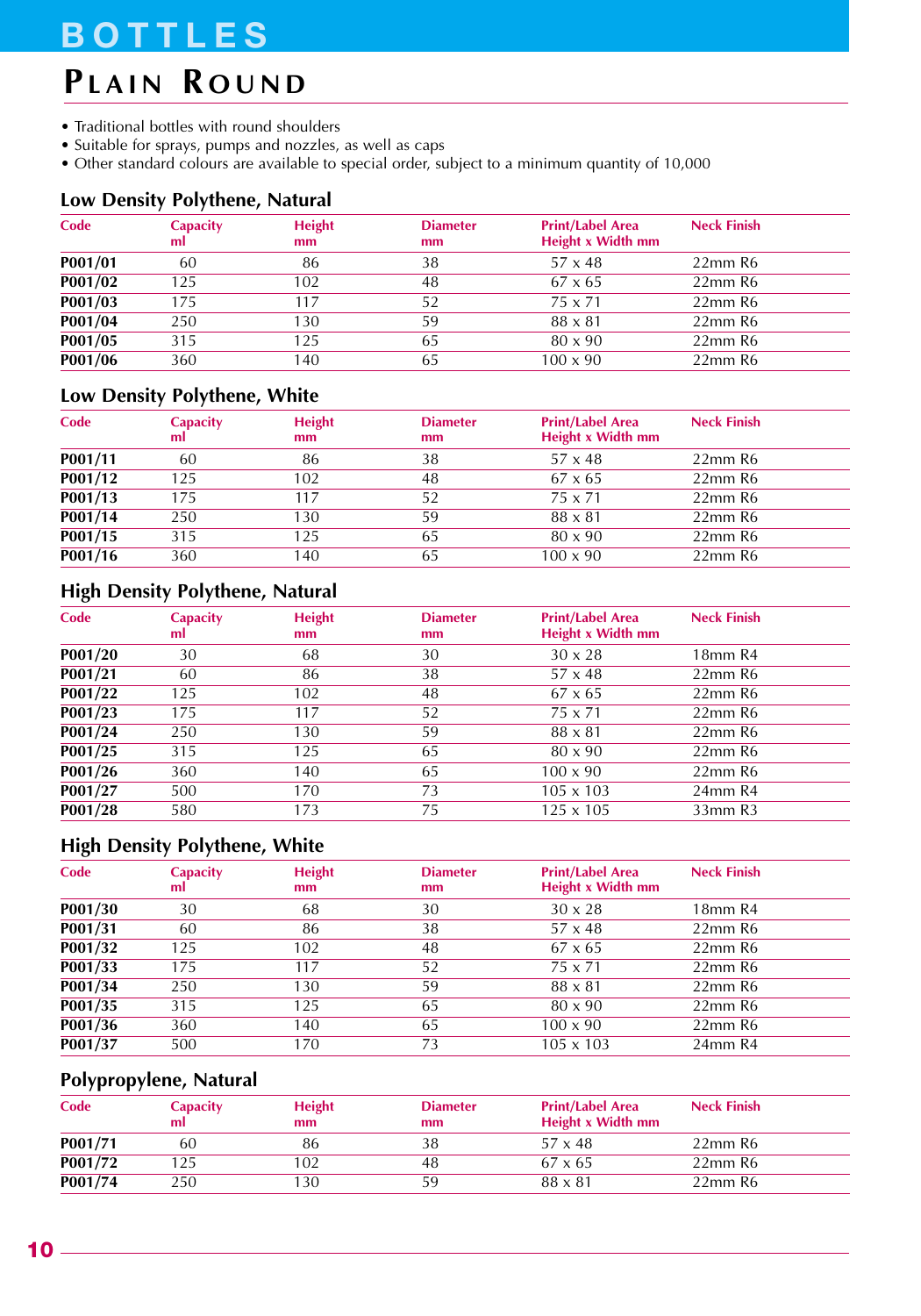# **BOTTLES PLAIN R OUND**























**315ml**











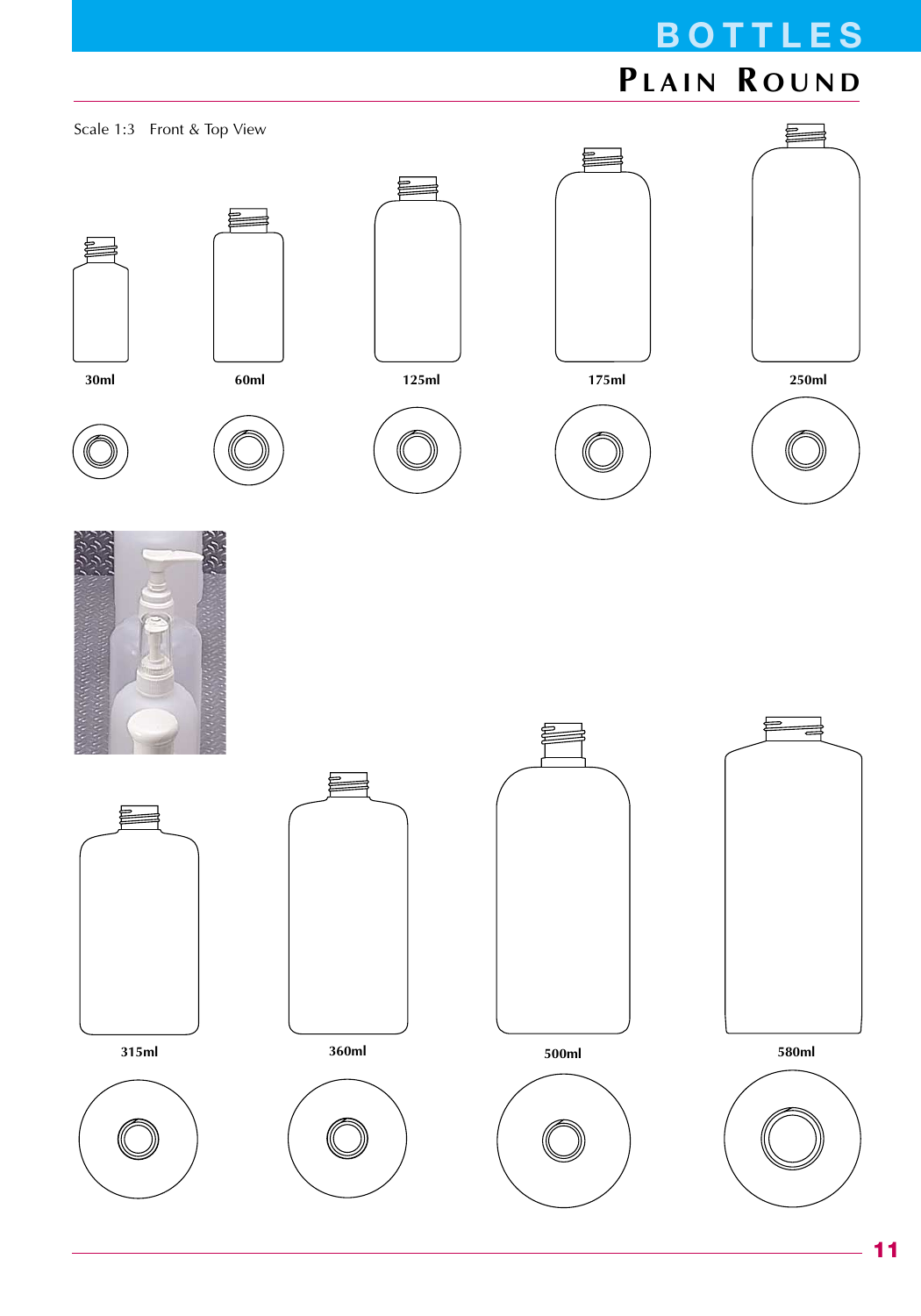## **T UBULAR**

- Round bottles with flat shoulders
- Suitable for sprays, pumps and nozzles, as well as caps
- 100ml and 250ml are available with two neck finishes, as standard

#### **Tubular Bottles, Low Density Polythene, Natural**

| Code    | <b>Capacity</b><br>ml | <b>Height</b><br>mm | <b>Diameter</b><br>mm | <b>Print/Label Area</b><br>Height x Width mm | <b>Neck Finish</b>              |
|---------|-----------------------|---------------------|-----------------------|----------------------------------------------|---------------------------------|
| P002/00 |                       | 48                  |                       | $26 \times 19$                               | 13mm R4                         |
| P002/01 |                       | 58                  |                       | $32 \times 31$                               | 18 <sub>mm</sub> R <sub>4</sub> |
| P002/02 | 30                    | 68                  |                       | $45 \times 41$                               | 18 <sub>mm</sub> R4             |

#### **Tubular Bottles, Low Density Polythene, White**

| Code    | <b>Capacity</b><br>ml | <b>Height</b><br>mm | <b>Diameter</b><br>mm | <b>Print/Label Area</b><br>Height x Width mm | <b>Neck Finish</b>              |  |
|---------|-----------------------|---------------------|-----------------------|----------------------------------------------|---------------------------------|--|
| P002/10 |                       | 48                  |                       | $26 \times 19$                               | 13mmR4                          |  |
| P002/11 |                       | 58                  |                       | $32 \times 31$                               | 18 <sub>mm</sub> R <sub>4</sub> |  |
| P002/12 | 30                    | 68                  |                       | $45 \times 41$                               | 18 <sub>mm</sub> R <sub>4</sub> |  |

### **Tubular Bottles, High Density Polythene, Natural**

| Code    | <b>Capacity</b><br>ml | <b>Height</b><br>mm | <b>Diameter</b><br>mm | <b>Print/Label Area</b><br>Height x Width mm | <b>Neck Finish</b>              |
|---------|-----------------------|---------------------|-----------------------|----------------------------------------------|---------------------------------|
| P002/20 | 7                     | 48                  | 18                    | $26 \times 19$                               | 13mm R4                         |
| P002/21 | 15                    | 58                  | 25                    | $32 \times 31$                               | 18 <sub>mm</sub> R <sub>4</sub> |
| P002/22 | 30                    | 68                  | 31                    | $45 \times 41$                               | 18 <sub>mm</sub> R <sub>4</sub> |
| P002/24 | 100                   | 106                 | 42                    | $77 \times 56$                               | $22$ mm $R6$                    |
| P002/25 | 150                   | 128                 | 40                    | $95 \times 62$                               | $22$ mm $R6$                    |
| P002/26 | 200                   | 142                 | 48                    | $105 \times 66$                              | $22$ mm $R6$                    |
| P002/27 | 250                   | 155                 | 51                    | $118 \times 71$                              | $22$ mm $R6$                    |
| P002/29 | 500                   | 199                 | 64                    | $155 \times 90$                              | 28mm R6                         |
|         |                       |                     |                       |                                              |                                 |
| P002/74 | 100                   | 114                 | 42                    | $77 \times 56$                               | 22mm R4                         |
| P002/77 | 250                   | 166                 | 51                    | $118 \times 71$                              | 22mm R4                         |

### **Tubular Bottles, High Density Polythene, White**

| Code                 | <b>Capacity</b><br>ml | <b>Height</b><br>mm | <b>Diameter</b><br>mm | <b>Print/Label Area</b><br>Height x Width mm | <b>Neck Finish</b>              |
|----------------------|-----------------------|---------------------|-----------------------|----------------------------------------------|---------------------------------|
| P002/30              | 7                     | 48                  | 18                    | $26 \times 19$                               | 13mm R4                         |
| P002/31              | 15                    | 58                  | 25                    | $32 \times 31$                               | 18mm R4                         |
| P002/32              | 30                    | 68                  | 31                    | $45 \times 41$                               | 18 <sub>mm</sub> R <sub>4</sub> |
| P002/34              | 100                   | 106                 | 42                    | $77 \times 56$                               | $22mm$ R <sub>6</sub>           |
| $\overline{P002}/35$ | 150                   | 128                 | 40                    | $95 \times 62$                               | $22$ mm $R6$                    |
| P002/36              | 200                   | 142                 | 48                    | $105 \times 66$                              | $22$ mm $R6$                    |
| P002/37              | 250                   | 155                 | 51                    | $118 \times 71$                              | $22$ mm $R6$                    |
| P002/39              | 500                   | 199                 | 64                    | $155 \times 90$                              | 28mm R6                         |
|                      |                       |                     |                       |                                              |                                 |
| P002/84              | 100                   | 114                 | 42                    | $77 \times 56$                               | 22mm R4                         |
| P002/87              | 250                   | 166                 | 51                    | $118 \times 71$                              | 22mm R4                         |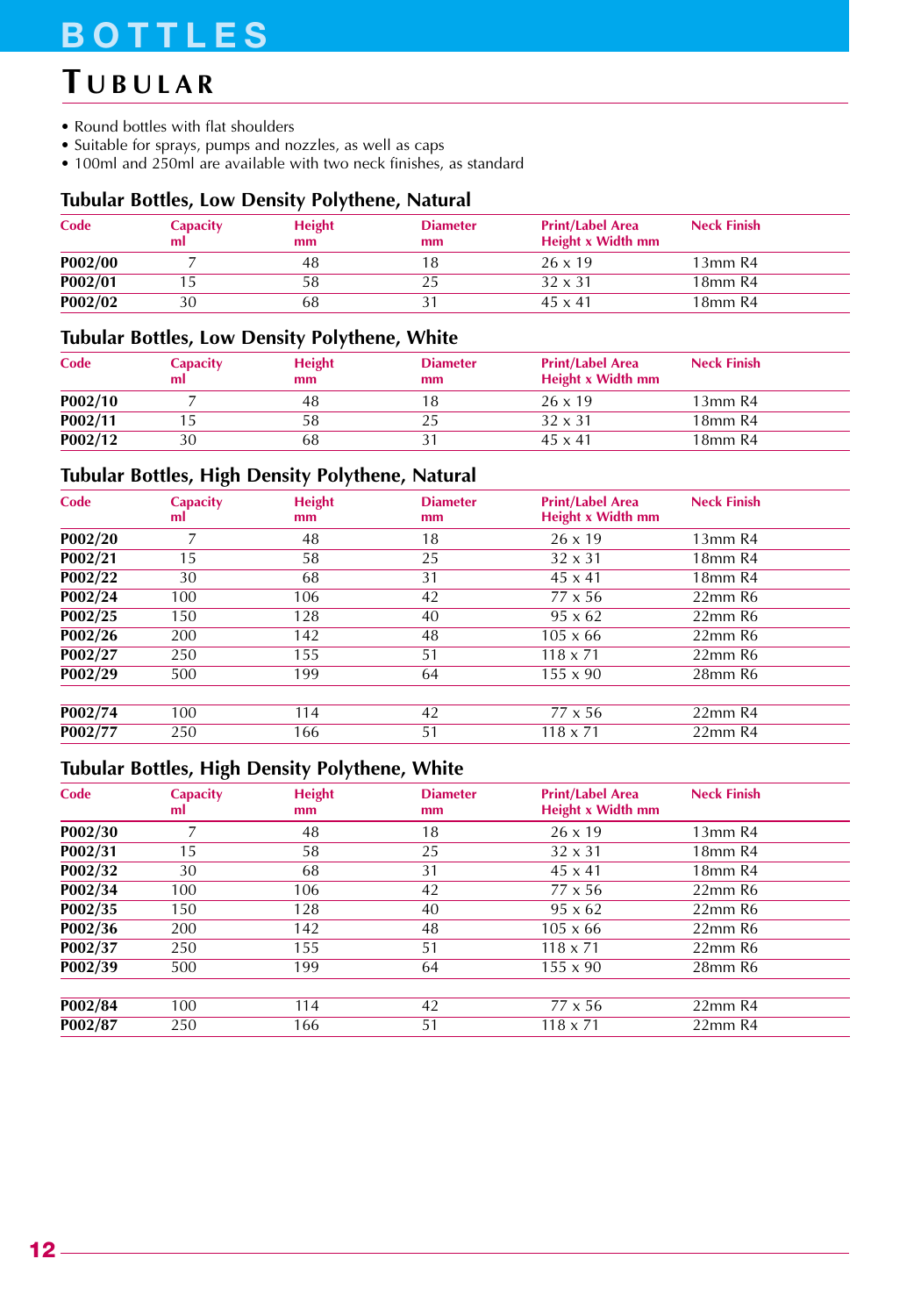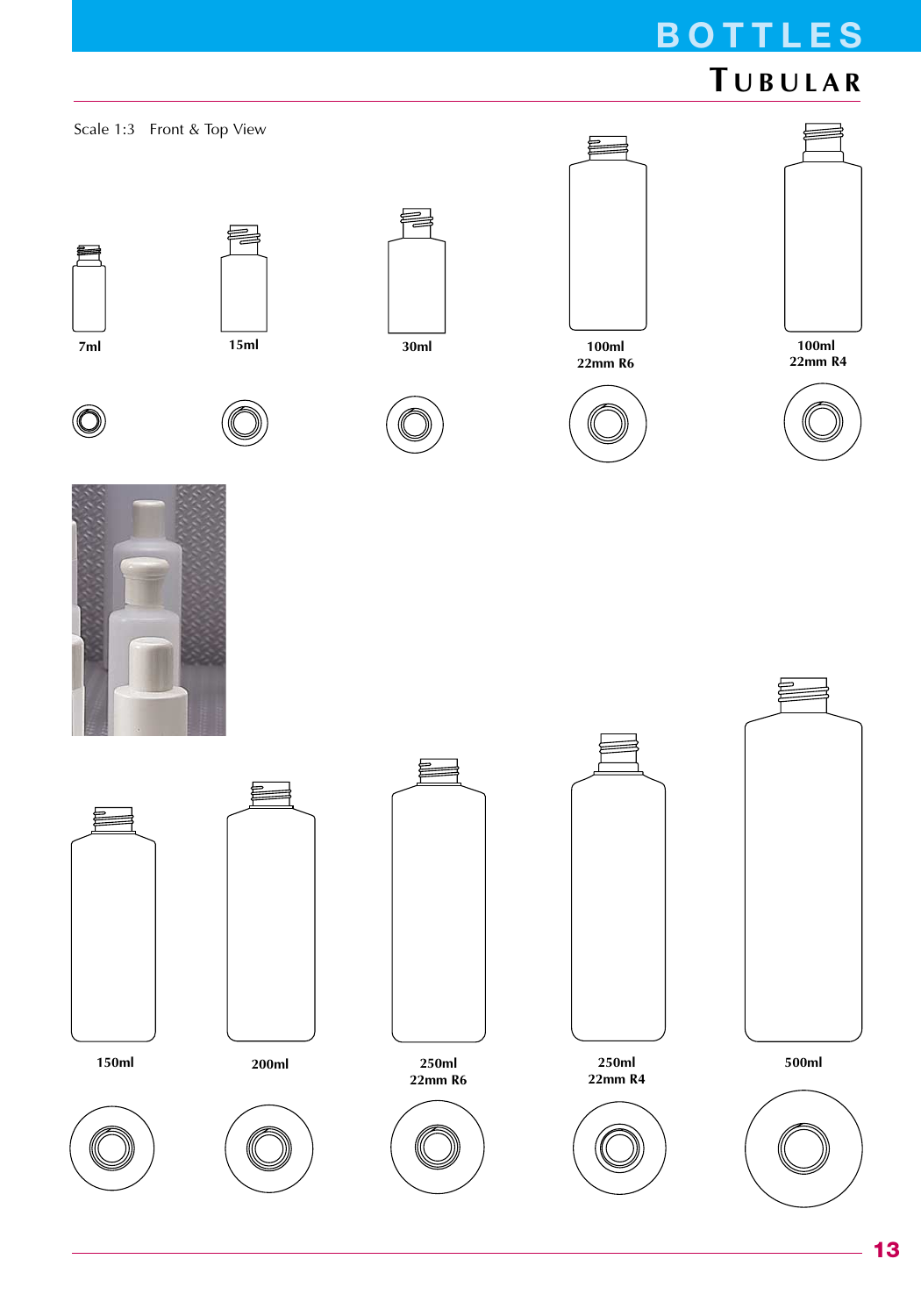# **F LAT OVAL**

- Flat oval bottles give excellent shelf cover, and a large area for print or label
- Sizes 125ml and 250ml are available with three neck finishes as standard
- All sizes available in low density polythene, white or natural

### **High Density Polythene, Natural**

| Code    | <b>Capacity</b><br>ml | <b>Height</b><br>mm | Width<br>mm | <b>Depth</b><br>mm | <b>Print/Label Area</b><br><b>Height x Width mm</b> | <b>Neck Finish</b>              |
|---------|-----------------------|---------------------|-------------|--------------------|-----------------------------------------------------|---------------------------------|
| P003/21 | 20                    | 56                  | 35          | 25                 | $27 \times 35$                                      | 18 <sub>mm</sub> R <sub>4</sub> |
| P003/22 | 30                    | 74                  | 44          | 20                 | $41 \times 27$                                      | 18 <sub>mm</sub> R <sub>4</sub> |
| P003/23 | 60                    | 85                  | 50          | 27                 | $55 \times 35$                                      | 18 <sub>mm</sub> R <sub>4</sub> |
| P003/24 | 90                    | 101                 | 63          | 28                 | $65 \times 50$                                      | 18 <sub>mm</sub> R <sub>4</sub> |
| P003/25 | 125                   | 120                 | 64          | 28                 | $80 \times 48$                                      | 18 <sub>mm</sub> R <sub>4</sub> |
| P003/26 | 125                   | 118                 | 64          | 28                 | $80 \times 48$                                      | $22$ mm $R6$                    |
| P003/27 | 250                   | 149                 | 73          | 40                 | $105 \times 52$                                     | 22mm R6                         |
| P003/28 | 250                   | 150                 | 73          | 40                 | $105 \times 52$                                     | 18 <sub>mm</sub> R <sub>4</sub> |
| P003/29 | 500                   | 165                 | 92          | 49                 | $130 \times 65$                                     | 18 <sub>mm</sub> R <sub>4</sub> |
| P003/76 | 125                   | 128                 | 64          | 28                 | $80 \times 48$                                      | 24mm R4                         |
| P003/77 | 250                   | 159                 | 73          | 40                 | $105 \times 52$                                     | 24mm R4                         |
| P003/79 | 500                   | 183                 | 92          | 49                 | $130 \times 65$                                     | 24mm R5                         |

## **High Density Polythene, White**

| Code    | <b>Capacity</b><br>ml | <b>Height</b><br>mm | Width<br>mm | <b>Depth</b><br>mm | <b>Print/Label Area</b><br><b>Height x Width mm</b> | <b>Neck Finish</b>              |
|---------|-----------------------|---------------------|-------------|--------------------|-----------------------------------------------------|---------------------------------|
| P003/31 | 20                    | 56                  | 35          | 25                 | $27 \times 35$                                      | 18 <sub>mm</sub> R <sub>4</sub> |
| P003/32 | 30                    | 74                  | 44          | 20                 | $41 \times 27$                                      | 18 <sub>mm</sub> R <sub>4</sub> |
| P003/33 | 60                    | 85                  | 50          | 27                 | $55 \times 35$                                      | 18 <sub>mm</sub> R <sub>4</sub> |
| P003/34 | 90                    | 101                 | 63          | 28                 | $65 \times 50$                                      | 18 <sub>mm</sub> R <sub>4</sub> |
| P003/35 | 125                   | 120                 | 64          | 28                 | $80 \times 48$                                      | 18 <sub>mm</sub> R <sub>4</sub> |
| P003/36 | 125                   | 118                 | 64          | 28                 | $80 \times 48$                                      | $22$ mm $R6$                    |
| P003/37 | 250                   | 149                 | 73          | 40                 | $105 \times 52$                                     | $22$ mm $R6$                    |
| P003/38 | 250                   | 150                 | 73          | 40                 | $105 \times 52$                                     | 18 <sub>mm</sub> R <sub>4</sub> |
| P003/39 | 500                   | 165                 | 92          | 49                 | $130 \times 65$                                     | 18 <sub>mm</sub> R <sub>4</sub> |
|         |                       |                     |             |                    |                                                     |                                 |
| P003/86 | 125                   | 128                 | 64          | 28                 | $80 \times 48$                                      | 24mm R4                         |
| P003/87 | 250                   | 159                 | 73          | 40                 | $105 \times 52$                                     | 24mm R4                         |
| P003/89 | 500                   | 183                 | 92          | 49                 | $130 \times 65$                                     | 24mm R5                         |

### **Polypropylene, White**

| Code    | <b>Capacity</b><br>ml | <b>Height</b><br>mm | Width<br>mm | <b>Depth</b><br>mm | <b>Print/Label Area</b><br>Height x Width mm | <b>Neck Finish</b>    |
|---------|-----------------------|---------------------|-------------|--------------------|----------------------------------------------|-----------------------|
| P003/66 | 125                   | 118                 | 64          | 28                 | $80 \times 48$                               | $22$ mm $R6$          |
| P003/67 | 250                   | 149                 | 73          | 40                 | $105 \times 52$                              | $22mm$ R <sub>6</sub> |
| P003/96 | 125                   | 128                 | 64          | 28                 | $80 \times 48$                               | 24mm R4               |
| P003/97 | 250                   | 159                 | 73          | 40                 | $105 \times 52$                              | 24mm R4               |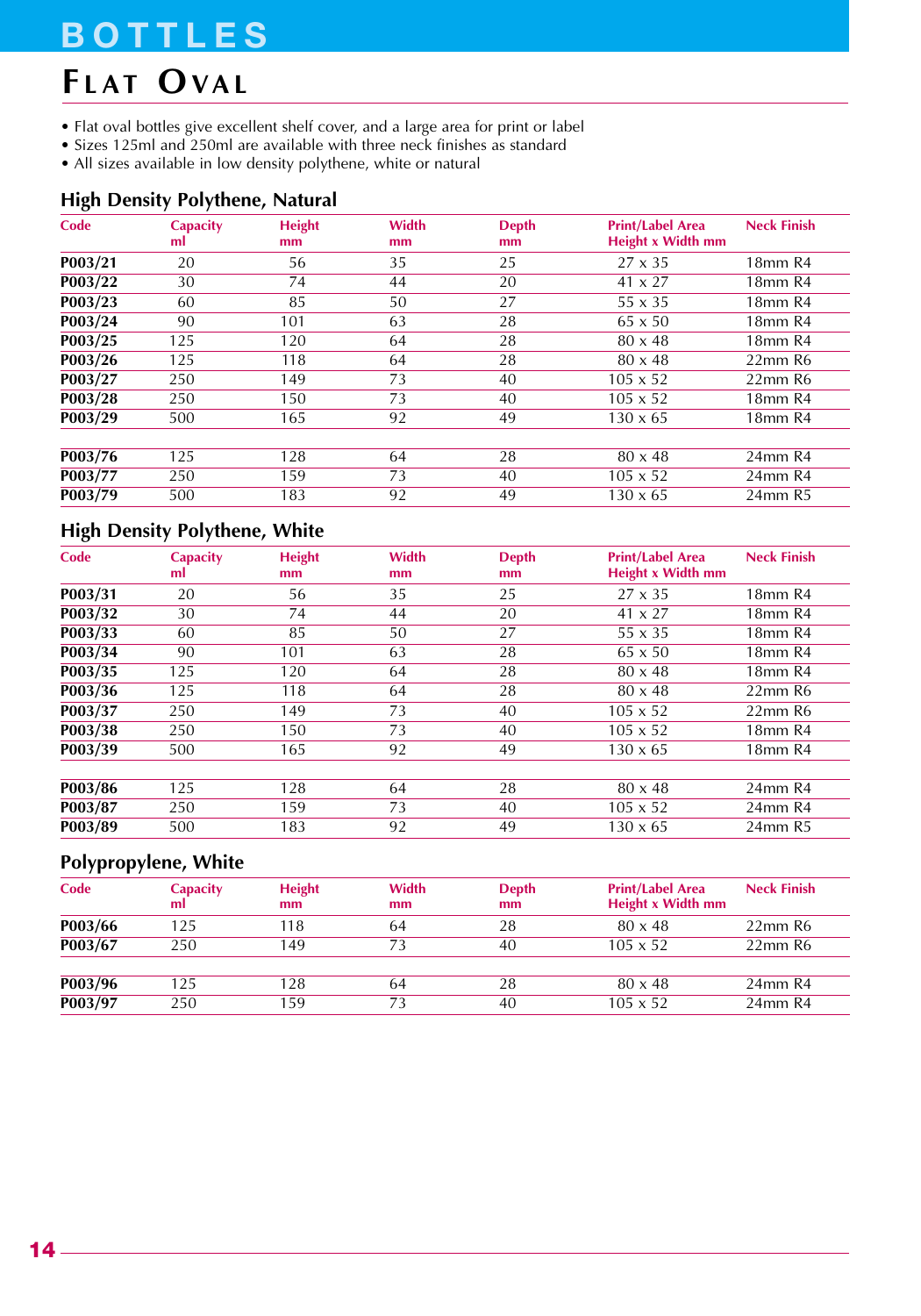# **BOTTLES F LAT OVAL**

Scale 1:4 Front & Top View





<u>ea</u>





 $\circledcirc$ 



트

 $\bigcirc$ 

**125ml 22mm R6**





**125ml 24mm R4**



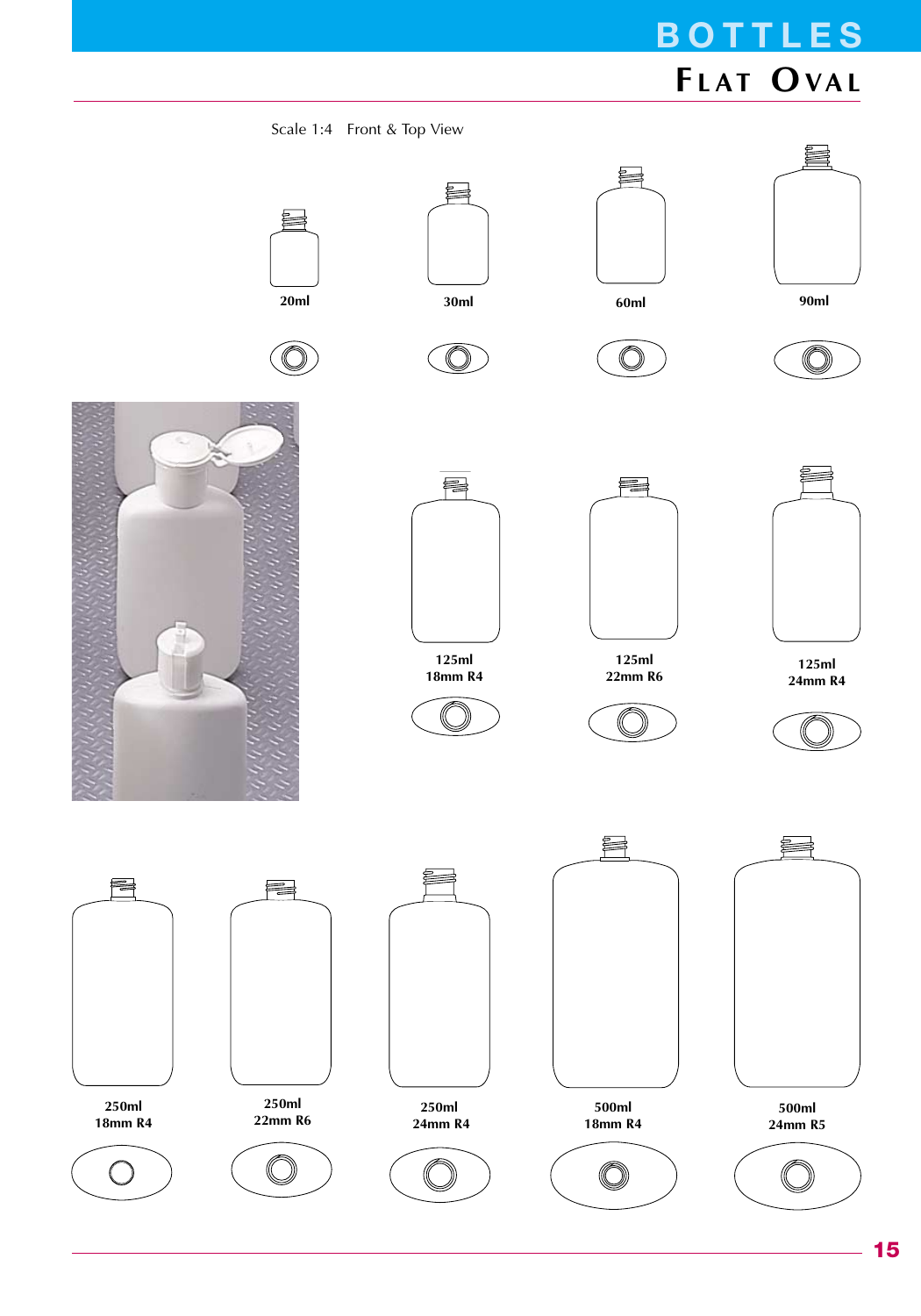## **CYLINDRICAL**

- Round bottles with a common neck finish for all sizes
- Available with specific double wall caps as illustrated
- Also suitable for sprays, pumps and standard caps
- Available in white as well as natural polythene

#### **High Density Polythene, Natural**

| Code    | <b>Capacity</b><br>ml | <b>Height</b><br>mm | <b>Diameter</b><br>mm | <b>Print/Label Area</b><br>Height x Width mm | <b>Neck Finish</b> |
|---------|-----------------------|---------------------|-----------------------|----------------------------------------------|--------------------|
| P004/22 | 100                   | 124                 | 39                    | $90 \times 50$                               | $22$ mm $R4$       |
| P004/23 | 125                   | 124                 | 43                    | $90 \times 56$                               | $22$ mm $R4$       |
| P004/24 | 150                   | 144                 | 43                    | $110 \times 56$                              | $22$ mm $R4$       |
| P004/25 | 175                   | 144                 | 47                    | $110 \times 60$                              | 22mm R4            |
| P004/26 | 200                   | 160                 | 47                    | $125 \times 62$                              | $22$ mm $R4$       |
| P004/27 | 250                   | 160                 | 52                    | $125 \times 70$                              | 22mm R4            |

#### **Double Wall Caps**

| Code    | <b>Description</b>                                           | <b>Neck Finish</b> |
|---------|--------------------------------------------------------------|--------------------|
| P512/10 | 39mm fits Cylindrical Bottle 100ml, polypropylene            | $22$ mm $R4$       |
| P512/11 | 43mm fits Cylindrical Bottles 125ml and 150ml, polypropylene | $22$ mm $R4$       |
| P522/12 | 47mm fits Cylindrical Bottles 175ml and 200ml, polypropylene | 22mm R4            |
| P512/13 | 52mm fits Cylindrical Bottle 250ml, polypropylene            | 22mm R4            |

# **QUARTIC**

- Tall square section bottles, suitable for sprays and pumps, as well as caps
- The first three sizes are available with special overcaps, which are a push fit onto the heavy ribbed cap illustrated
- Available in white as well as natural polythene

#### **Quartic, High Density Polythene, Natural**

| <b>Neck Finish</b> |
|--------------------|
| 24mm R4            |
| 24mm R4            |
| 24mm R4            |
| 24mm R4            |
|                    |

#### **Heavy Ribbed Cap**

| Code       |                                                     |           |
|------------|-----------------------------------------------------|-----------|
| P502<br>14 | <b>Bottles</b><br>opvlene<br>⊢its a.<br>all<br>poly | mm-<br>K4 |

#### **Overcap**

| Code    | <b>Description</b>                                       |
|---------|----------------------------------------------------------|
| P600/02 | 36mm fits Quartic Bottles 50 and 125ml, white, polythene |
| P600/03 | 45mm fits Quartic Bottles 250ml, white, polythene        |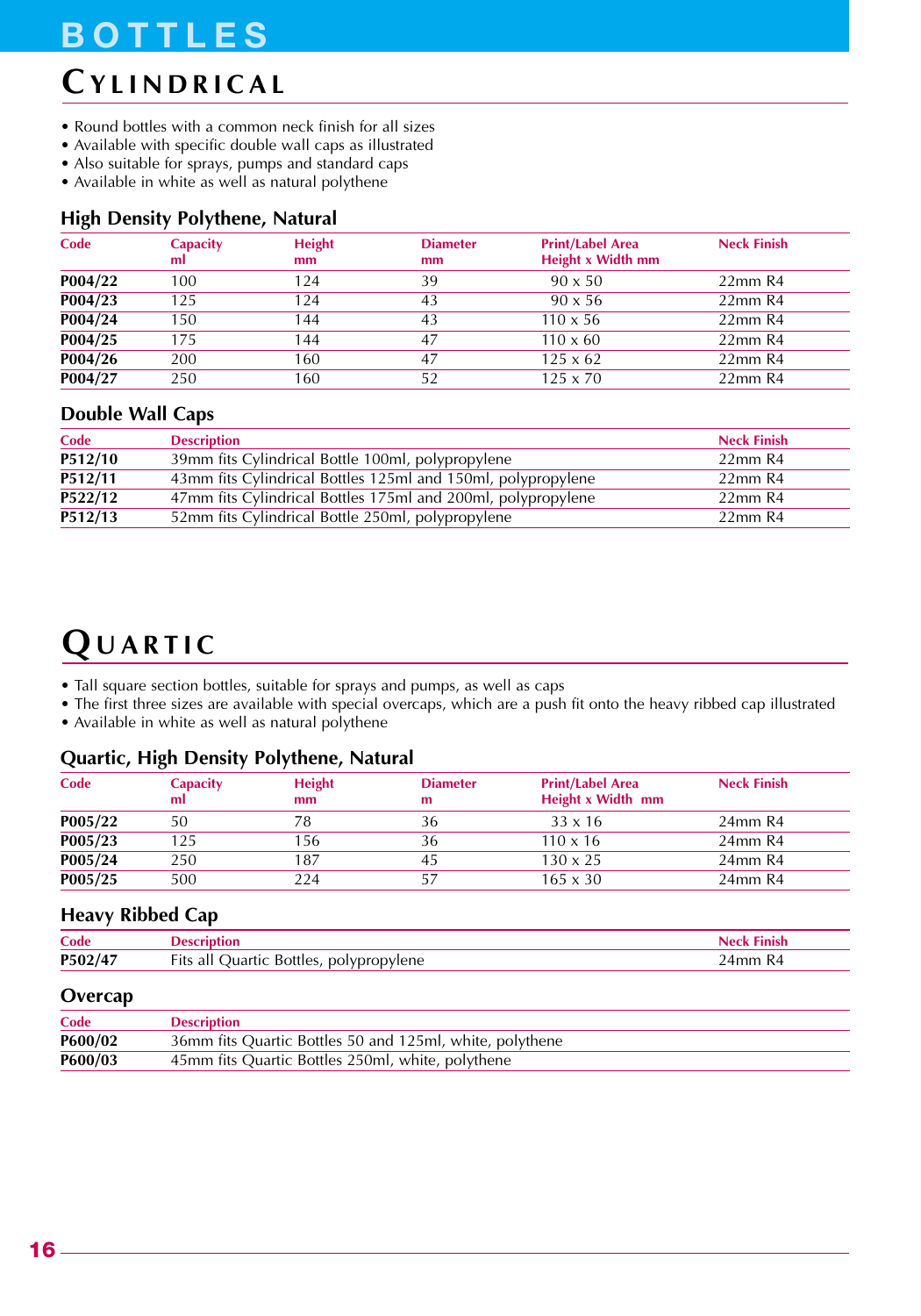# **BOTTLES CYLINDRICAL**















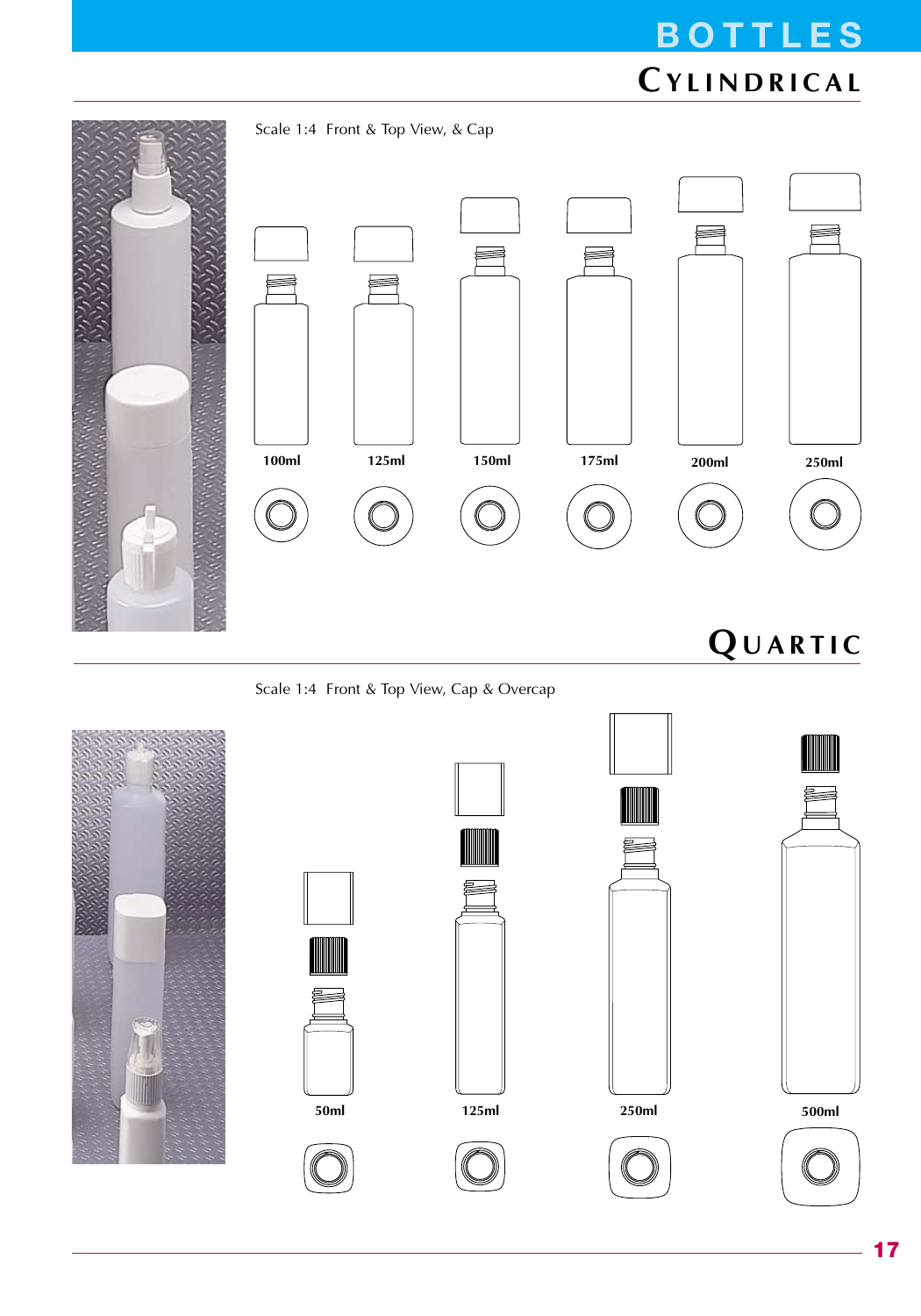## **S QUARE**

- Square section bottles, suitable for dispenser pumps because of their stability
- Also suitable for sprays and dispensing closures, as well as caps

### **Square, High Density Polythene, Natural**

| <b>Capacity</b><br>ml | <b>Height</b><br>mm | <b>Diameter</b><br>mm | <b>Print/Label Area</b><br>Height x Width mm | <b>Neck Finish</b>  |  |
|-----------------------|---------------------|-----------------------|----------------------------------------------|---------------------|--|
|                       |                     | 40                    | $45 \times 25$                               | 18mm R4             |  |
| 125                   | 108                 | 40                    | $73 \times 25$                               | 18 <sub>mm</sub> R4 |  |
| 250                   | 132                 |                       | $90 \times 30$                               | $22$ mm $R6$        |  |
| 500                   | 168                 | 64                    | $110 \times 40$                              | 28mm R6             |  |
|                       |                     |                       |                                              |                     |  |

### **Square, High Density Polythene, White**

| Code    | <b>Capacity</b><br>ml | <b>Height</b><br>mm | <b>Diameter</b><br>mm | <b>Print/Label Area</b><br>Height x Width mm | <b>Neck Finish</b> |
|---------|-----------------------|---------------------|-----------------------|----------------------------------------------|--------------------|
| P006/32 |                       |                     | 40                    | $45 \times 25$                               | 18mm R4            |
| P006/33 | 125                   | 08                  | 40                    | $73 \times 25$                               | 18mm R4            |
| P006/34 | 250                   | 32                  |                       | $90 \times 30$                               | $22$ mm $R6$       |
| P006/37 | 500                   | 68                  | 64                    | $110 \times 40$                              | 28mm R6            |

## **PLAIN R OUND , CLEAR**

• Available as standard in clear PVC and PETG

- PVC bottles are also available in white and other standard colours, subject to a minimum quantity of 10,000
- Suitable for sprays and pumps, as well as caps
- Supplied in standard pack quantities as shown in price list

#### **PVC, Clear**

| Code    | <b>Capacity</b><br>ml | <b>Height</b><br>mm | <b>Diameter</b><br>mm | <b>Print/Label Area</b><br>Height x Width mm | <b>Neck Finish</b> |
|---------|-----------------------|---------------------|-----------------------|----------------------------------------------|--------------------|
| P007/01 | 15                    | 60                  | 23                    | $32 \times 26$                               | 15mm R4            |
| P007/02 | 25                    | 69                  | 27                    | $40 \times 33$                               | 15mm R4            |
| P007/03 | 50                    | 83                  | 34                    | $48 \times 43$                               | 18mm R4            |
| P007/04 | 75                    | 93                  | 38                    | $56 \times 50$                               | 18mm R4            |
| P007/05 | 100                   | 102                 | 44                    | $65 \times 58$                               | 18mm R4            |
| P007/06 | 150                   | 116                 | 48                    | $72 \times 67$                               | 20mm R4            |
| P007/07 | 200                   | 128                 | 55                    | 80 x 75                                      | 20mm R4            |
| P007/08 | 250                   | 136                 | 57                    | $82 \times 81$                               | $22$ mm $R4$       |
| P007/09 | 500                   | 169                 | 73                    | $105 \times 102$                             | 24mm R4            |

#### **PETG, Clear**

| Code    | <b>Capacity</b><br>ml | <b>Height</b><br>mm | <b>Diameter</b><br>mm | <b>Print/Label Area</b><br>Height x Width mm | <b>Neck Finish</b>              |  |
|---------|-----------------------|---------------------|-----------------------|----------------------------------------------|---------------------------------|--|
| P007/53 | 50                    | 83                  | 34                    | $48 \times 43$                               | 18 <sub>mm</sub> R <sub>4</sub> |  |
| P007/54 | 75                    | 93                  | 38                    | $56 \times 50$                               | 18 <sub>mm</sub> R <sub>4</sub> |  |
| P007/55 | 100                   | 102                 | 44                    | $65 \times 58$                               | 18 <sub>mm</sub> R <sub>4</sub> |  |
| P007/56 | 150                   | 116                 | 48                    | $72 \times 67$                               | $20mm$ R4                       |  |
| P007/57 | 200                   | 128                 | 55                    | 80 x 75                                      | 20mm R4                         |  |
| P007/58 | 250                   | 136                 | 57                    | $82 \times 81$                               | $22$ mm R4                      |  |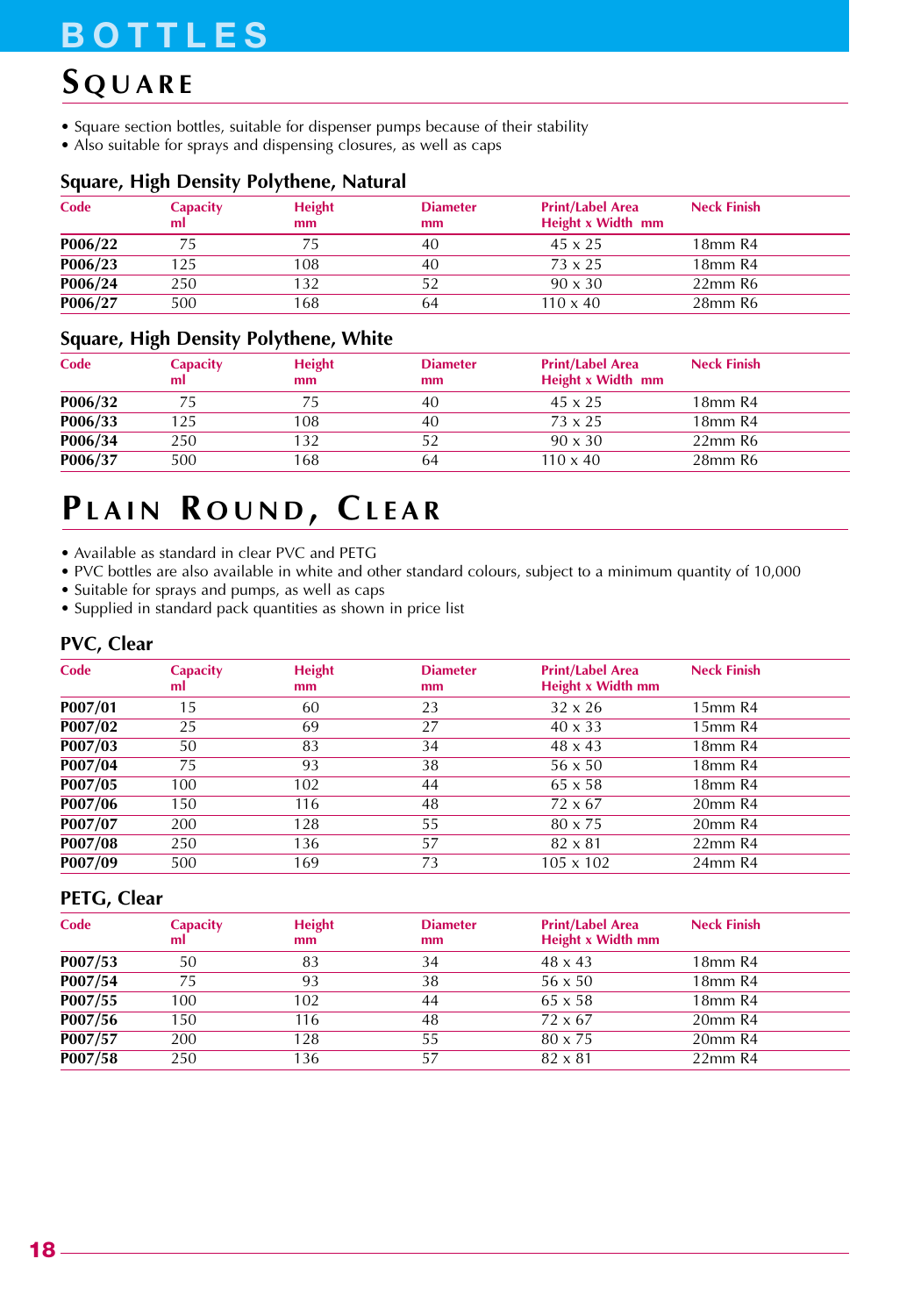# **S QUARE**

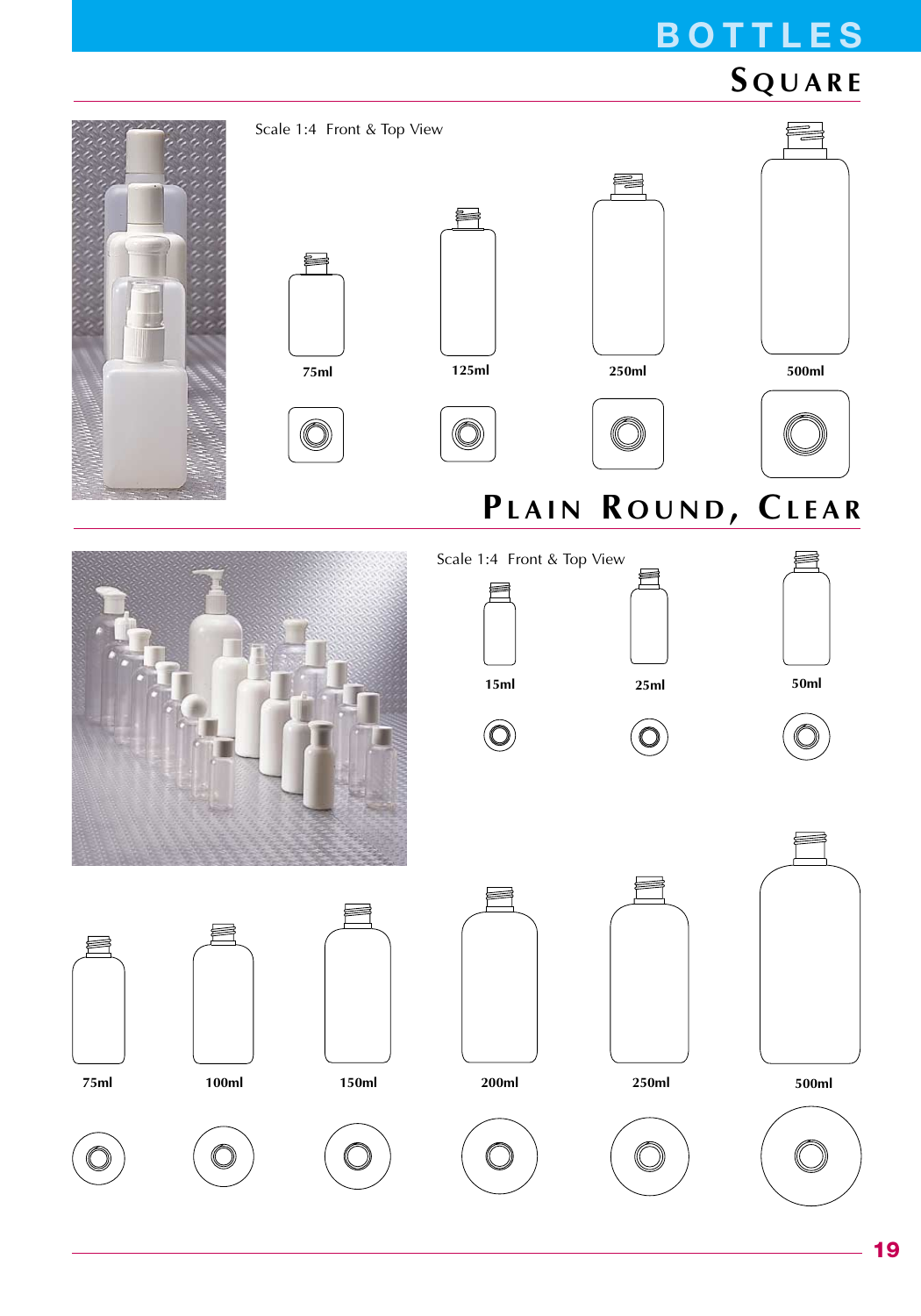## **TALL**

- Tall bottles are round with sloping shoulders
- Suitable for sprays, pumps and nozzles, as well as caps

#### **Tall Bottles, High Density Polythene, Natural**

| Code    | <b>Capacity</b><br>ml | <b>Height</b><br>mm | <b>Diameter</b><br>mm | <b>Print/Label Area</b><br>Height x Width mm | <b>Neck Finish</b> |  |
|---------|-----------------------|---------------------|-----------------------|----------------------------------------------|--------------------|--|
| P013/27 | 250                   | 161                 |                       | $116 \times 71$                              | 28mm R6            |  |
| P013/28 | 500                   | 186                 |                       | $125 \times 94$                              | 28mm R6            |  |
| P013/29 | 1000                  | 248                 |                       | $175 \times 120$                             | 28mm R6            |  |

#### **Tall Bottles, High Density Polythene, White**

| Code    | <b>Capacity</b><br>ml | <b>Height</b><br>mm | <b>Diameter</b><br>mm | <b>Print/Label Area</b><br>Height x Width mm | <b>Neck Finish</b> |  |
|---------|-----------------------|---------------------|-----------------------|----------------------------------------------|--------------------|--|
| P013/37 | 250                   | 161                 |                       | $116 \times 71$                              | 28mm R6            |  |
| P013/38 | 500                   | 186                 | 67                    | $125 \times 94$                              | 28mm R6            |  |
| P013/39 | 1000                  | 248                 |                       | $175 \times 120$                             | 28mm R6            |  |

## **PISTOL GRIP**

- Designed to allow comfortable grip and minimise fatigue
- Spray adjustable from fine mist to jet
- Not suitable for silk screen printing
- Large label display area

#### **High Density Polythene, Natural**

| Code    | Capacity<br>ml | Height<br>mm | <b>Overall Width</b><br>mm | <b>Depth</b><br>mm | <b>Neck Finish</b> |
|---------|----------------|--------------|----------------------------|--------------------|--------------------|
| P014/22 | 500            | '96'         |                            | 59                 | 28mm R3            |

### **High Density Polythene, White**

| Code    | Capacity<br>ml | <b>Height</b><br>mm | <b>Overall Width</b><br>mm | Depth<br>mm | <b>Neck Finish</b> |
|---------|----------------|---------------------|----------------------------|-------------|--------------------|
| P014/32 | 500            | ' 96                |                            | 59          | 28mm R3            |

#### **PET, Clear**

| Code    | Capacity<br>ml | <b>Height</b><br>mm | <b>Overall Width</b><br>mm | <b>Depth</b><br>mm | <b>Neck Finish</b> |
|---------|----------------|---------------------|----------------------------|--------------------|--------------------|
| P014/24 | 500            | 206                 | '03                        | 54                 | 28mm R6            |

## **T RIGGER S PRAYS**

### **Trigger Sprays to fit Pistol Grip Bottles**

| Code    | <b>Neck Finish</b> |
|---------|--------------------|
| P513/12 | 28mm R3            |
| P513/14 | 28mm R6            |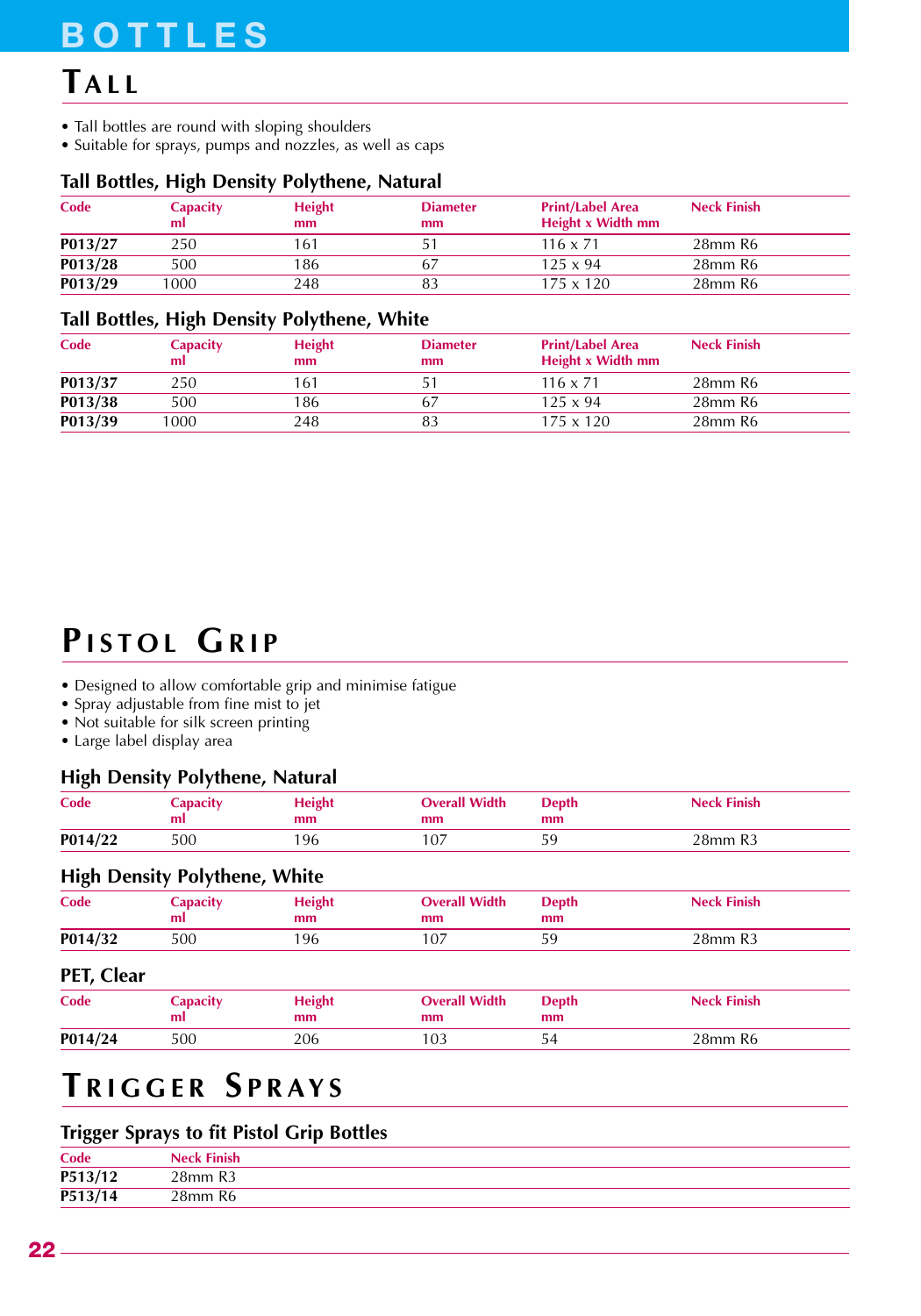



Scale 1:4 Front & Top View, & Spray Head

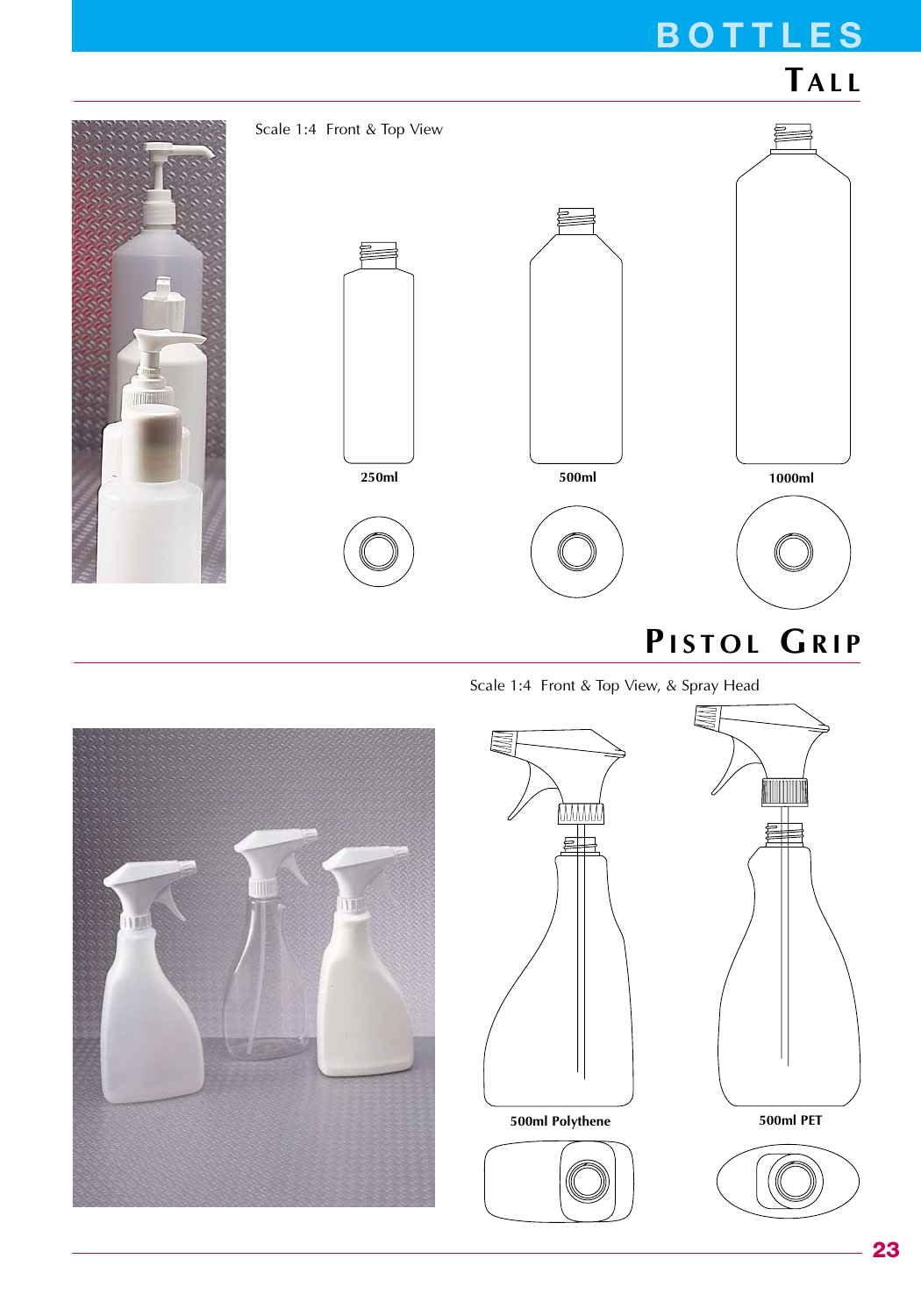# **OCTAGONAL C ONTAINERS**

- Robust design, graduated in litres and gallons
- Ideal for storage and transportation of liquids
- Supplied with handle and leakproof polythene caps

## **High Density Polythene, Natural**

| Code    | <b>Capacity</b><br><b>Litres</b> | <b>Height</b><br>mm | Width<br>mm |
|---------|----------------------------------|---------------------|-------------|
| P022/01 |                                  | 332                 | 170         |
| P022/02 | 10                               | 378                 | 205         |

## **ASPIRATORS**

- Robust design, graduated in litres
- Integrally moulded spout threaded to accept replaceable polypropylene tap
- Supplied with handle and leakproof polythene caps
- Tap assembly increases width by 35mm

### **High Density Polythene, White**

| Code    | <b>Capacity</b><br><b>Litres</b> | <b>Height</b><br>mm | Width<br>mm |
|---------|----------------------------------|---------------------|-------------|
| P023/01 |                                  | 332                 | 170         |
| P023/02 | 10                               | 378                 | 205         |

### **Spare Tap**

**P023/04**

## **RECTANGULAR C ONTAINERS**

- Strong Jerricans, with screw in bung to allow use with replaceable tap
- Supplied with leakproof polythene caps
- Available with or without tap

### **Jerrican High Density Polythene, Natural**

| Code    | <b>Capacity</b><br><b>Litres</b> | <b>Height</b><br>mm | Width<br><sub>mm</sub> | <b>Depth</b><br>mm |  |
|---------|----------------------------------|---------------------|------------------------|--------------------|--|
| P025/01 | 25                               | 460                 | 330                    | 220                |  |

#### **Jerrican with tap (Aspirator)**

| Code    | <b>Capacity</b> | <b>Height</b> | Width         | <b>Depth</b> |
|---------|-----------------|---------------|---------------|--------------|
|         | <b>Litres</b>   | mm            | <sub>mm</sub> | mm           |
| P025/03 | 25              | 460           | 330           | 220          |

#### **Spare Tap**

| Code    |  |  |  |
|---------|--|--|--|
| P025/02 |  |  |  |
|         |  |  |  |